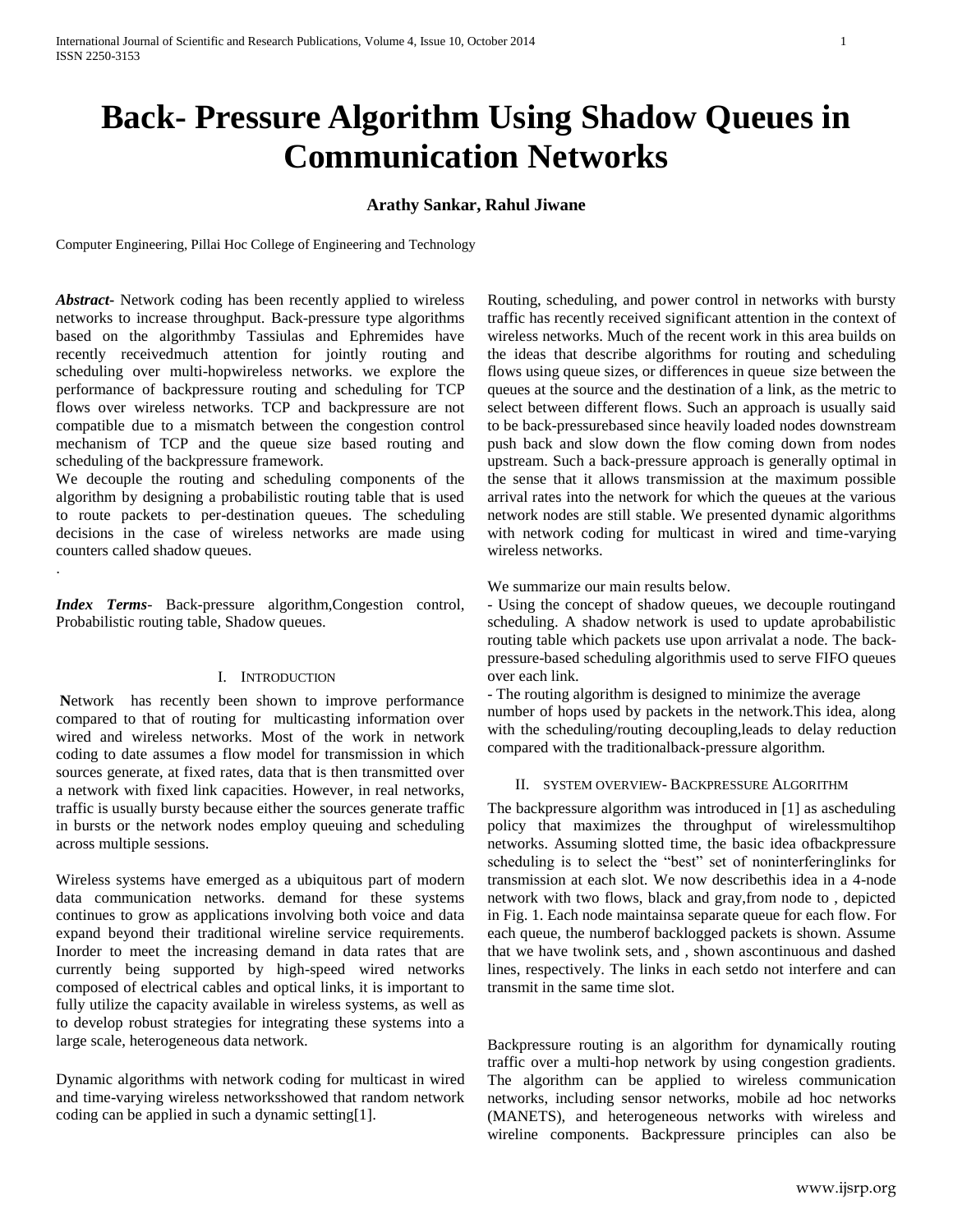applied to other areas, such as to the study of product assembly systems and processing networks. This article focuses on communication networks, where packets from multiple data streams arrive and must be delivered to appropriate destinations. The backpressure algorithm operates in slotted time. Every time slot it seeks to route data in directions that maximize the differential backlog between neighboring nodes. This is similar to how water flows through a network of pipes via pressure gradients.

The backpressure algorithm can be applied to multi-commodity networks (where different packets may have different destinations), and to networks where transmission rates can be selected from a set of (possibly time-varying) options. Attractive features of the backpressure algorithm are: (i) it leads to maximum network throughput, (ii) it is provably robust to timevarying network conditions, (iii) it can be implemented without knowing traffic arrival rates or channel state probabilities. However, the algorithm may introduce large delays, and may be difficult to implement exactly in networks with interference. Modifications of backpressure that reduce delay and simplify implementation are [Improving Delay](http://en.wikipedia.org/wiki/Backpressure_routing#Improving_delay) and [Distributed](http://en.wikipedia.org/wiki/Backpressure_routing#Distributed_backpressure)  [Backpressure.](http://en.wikipedia.org/wiki/Backpressure_routing#Distributed_backpressure)

We develop a new adaptive routing algorithm built upon the widely studied back-pressure algorithm. We decouple the routing and scheduling components of the algorithm by designing a probabilistic routing table that is used to route packets to perdestination queues. The scheduling decisions in the case of wireless networks are made using counters called shadow queues. The results are also extended to the case of networks that employ simple forms of network coding. In that case, our algorithm provides a low-complexity solution to optimally exploit the routing–coding trade



Fig. 1. Backpressure scheduling in a network with two flows, black and gray, from to . Links in sets (continuous) and(dashed) can be scheduled in the same slot.





Fig. 2. An example illustrating a physical broadcast transmission with two virtual transmissions, for a multicast session with two sinks. Each oval corresponds to a node. The left node broadcasts a physical packet received by the two right nodes, one of which adds the packet to the virtual queue for sink 1, and the other, to the virtual queue for sink 2.

#### A. WIRED NETWORKS

We first describe the capacity region and back pressure policy for independent sources on wired networks, deferring proofsof the results to Section V, which generalizes these results tothe wireless case. We present these results separately for thewired case as they are simpler and provide useful intuition. Themain difference between the wired and wireless scenarios is thatin a wired network all links are point-to-point links with fixedtransmission rates, whereas in a wireless network, links could bepoint-to-multipoint with mutually dependent transmission rates.

## *A. Notation*

.

We denote by the capacity of link . We use to denote average virtual flow rate, over link , fromto . We use to denote average physical flow rate forsession over . For brevity of notation, we use theconvention that any term with subscript equals zero unless, and any term with superscript equals zero unless

#### *B. Capacity Region With Intrasession Network Coding*

Let be the set of all source rate vectors such that thereexist variables satisfying The variables for a (session, sink) pair define a flow carrying rate at least from each source node toin which virtual flow that is intended for is notretransmitted away from network coding allows flows fordifferent sinks of a common multicast session to share capacityby being coded together [1], so the total usage of linkby session need only be as large as the maximum virtual usageby individual sinks of the session.The flow constraints given above provide a characterization of the capacity region.